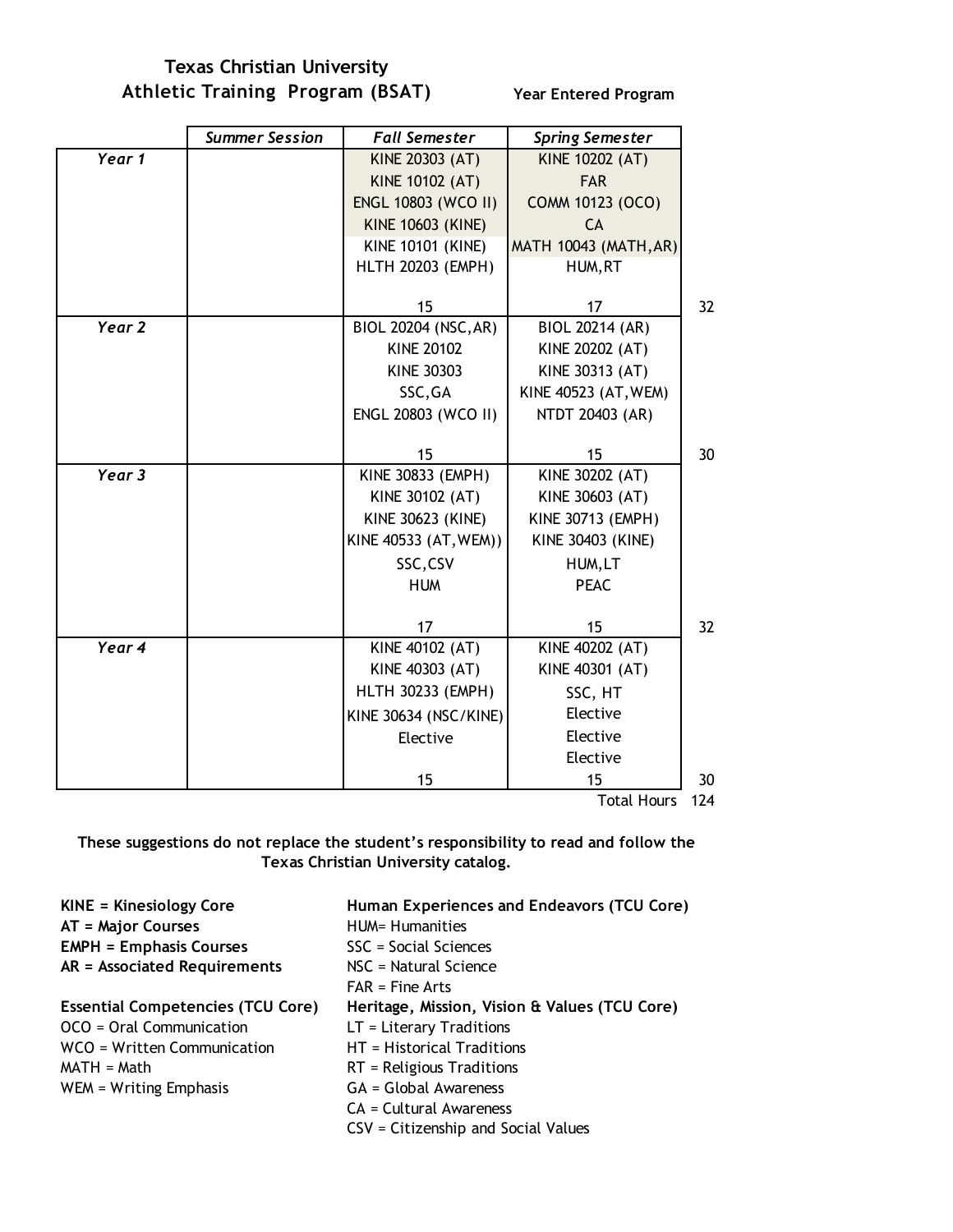# *Kinesiology Core (14 Hours)*

|                                          | Sem Hrs | Sem/Year         | Grade |
|------------------------------------------|---------|------------------|-------|
| KINE 10101 Introduction to Kinesiology   |         | Fall 1           |       |
| <b>KINE 10603 Anatomical Kinesiology</b> |         | Fall 1           |       |
| KINE 30403 Motor Behavior                |         | Spring 3 or 4    |       |
| <b>KINE 30623 Biomechanics</b>           |         | Fall or 4        |       |
| KINE 30634 Exercise Physiology           | 4       | Fall or Spring 4 |       |

### *Major Courses (38 Hours)*

|                                                        | Sem Hrs        | Sem/Year | Grade |
|--------------------------------------------------------|----------------|----------|-------|
| KINE 10102 Foundations in Athletic Training            | 2              | Fall 1   |       |
| KINE 10202 Perspectives in Athletic Training           | 2              | Spring 1 |       |
| <b>KINE 20102 Clinical Education I</b>                 | $\overline{2}$ | Fall 2   |       |
| <b>KINE 20202 Clinical Education II</b>                | $\overline{2}$ | Spring 2 |       |
| KINE 20303 Care and Prevention of Athletic Injuries    | 3              | Fall 1   |       |
| <b>KINE 30102 Clinical Education III</b>               | 2              | Fall 3   |       |
| <b>KINE 30202 Clinical Education IV</b>                | 2              | Spring 3 |       |
| KINE 30303 Orthopedic Assessment I                     | 3              | Fall 2   |       |
| KINE 30313 Orthopedic Assessment II                    | 3              | Spring 2 |       |
| KINE 30603 General Pathology and Applied Pharmacology  | 3              | Spring 3 |       |
| <b>KINE 40102 Clinical Education V</b>                 | $\overline{2}$ | Fall 4   |       |
| <b>KINE 40202 Clinical Education VI</b>                | 2              | Spring 4 |       |
| <b>KINE 40301 Senior Seminar</b>                       |                | Spring 4 |       |
| KINE 40303 Organization and Administration in Athletic | 3              | Fall 4   |       |
| <b>Training</b>                                        |                |          |       |
| KINE 40523 Therapeutic Modalities                      | 3              | Spring 2 |       |
| KINE 40533 Therapeutic Exercise                        | 3              | Fall 3   |       |

## *Emphasis Courses (12 Hours)*

|                                                   | Sem Hrs | Sem/Year      | Grade |
|---------------------------------------------------|---------|---------------|-------|
| <b>HLTH 20203 Health and Wellness Concepts</b>    |         | Fall 1        |       |
| <b>HLTH 30233 Sport and Exercise Pharmacology</b> |         | Fall 3 or 4   |       |
| KINE 30713 Psychology of Sport                    |         | Spring 3 or 4 |       |
| KINE 30833 Physical Activity and Disability       |         | Fall 3 or 4   |       |

### *Associated Requirements (14 Hours)*

|                                          | Sem Hrs | Sem/Year         | Grade |
|------------------------------------------|---------|------------------|-------|
| BIOL 20204 Human Anatomy & Physiology I  | 4       | Fall 2           |       |
| BIOL 20214 Human Anatomy & Physiology II | 4       | Spring 2         |       |
| MATH 10043 Introduction to Statistics    |         | Fall or Spring 1 |       |
| NTDT 20403 Nutrition                     |         | Spring 2         |       |